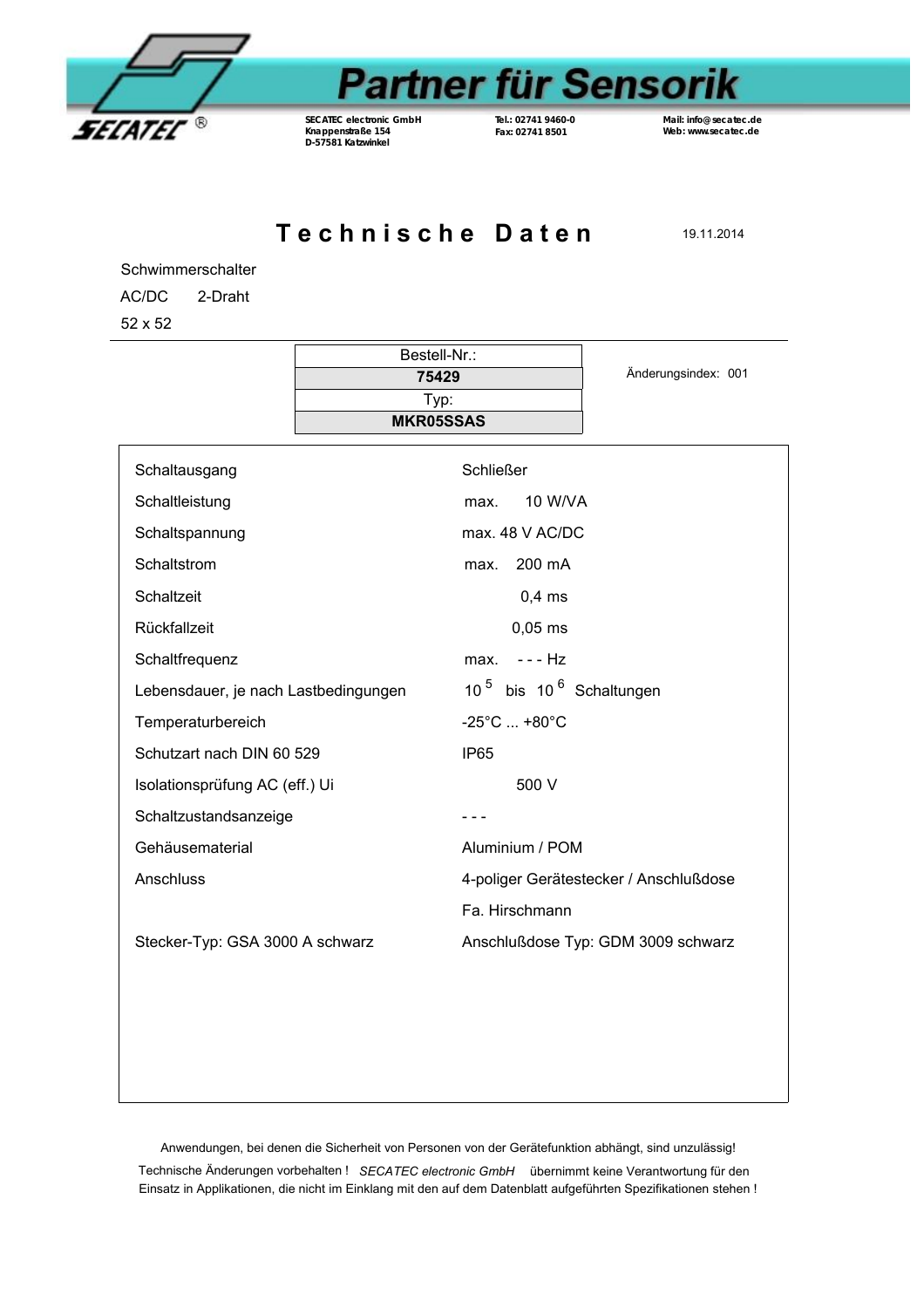

## **Your Sensor Partner**

*SECATEC* **electronic GmbH Knappenstrasse 154 D-57581 Katzwinkel**

**phone: +49 2741 9460-0 fax: +49 2741 8501**

 $\overline{\phantom{0}}$ 

**mail: info@secatec.de web: www.secatec.de**

**t e c h n i c a l d a t a** 19.11.2014

level control switch

AC/DC 2-wire

52 x 52

|                                         | ident-no.:       |                                        | revision index: 001 |  |
|-----------------------------------------|------------------|----------------------------------------|---------------------|--|
|                                         | 75429<br>type:   |                                        |                     |  |
|                                         | <b>MKR05SSAS</b> |                                        |                     |  |
| output                                  |                  | <b>NO</b>                              |                     |  |
| switching capacity                      |                  | 10 W/VA<br>max.                        |                     |  |
|                                         |                  |                                        |                     |  |
| switching voltage                       |                  | max. 48 V AC/DC                        |                     |  |
| switching current                       |                  | 200 mA<br>max.                         |                     |  |
| switch on time                          |                  | $0,4$ ms                               |                     |  |
| switch off time                         |                  | $0,05$ ms                              |                     |  |
| switching frequency                     |                  | - - - Hz<br>max.                       |                     |  |
| lifetime at nominal load                |                  | 10 $5$ to 10 $6$ operations            |                     |  |
| operating temperature range             |                  | $-25^{\circ}$ C  +80 $^{\circ}$ C      |                     |  |
| degree of protection acc. to DIN 60 529 |                  | <b>IP65</b>                            |                     |  |
| dielectric test voltage ac (rms.) Ui    |                  | 500 V                                  |                     |  |
| on/off indication                       |                  |                                        |                     |  |
| housing material                        |                  | aluminium / POM                        |                     |  |
| connection                              |                  | 4-pole angular connector / contact box |                     |  |
|                                         |                  | Fa. Hirschmann                         |                     |  |
| connector-type: GSA 3000 A black        |                  | contact box type: GDM 3009 black       |                     |  |
|                                         |                  |                                        |                     |  |
|                                         |                  |                                        |                     |  |
|                                         |                  |                                        |                     |  |
|                                         |                  |                                        |                     |  |

Applications are inadmissible when safety of persons depends on the function of the device.

*SECATEC electronic GmbH* reserves the right to change or discontinue these products without notice and does not assume any liability arising by use the product with non-compliance of this specifications.